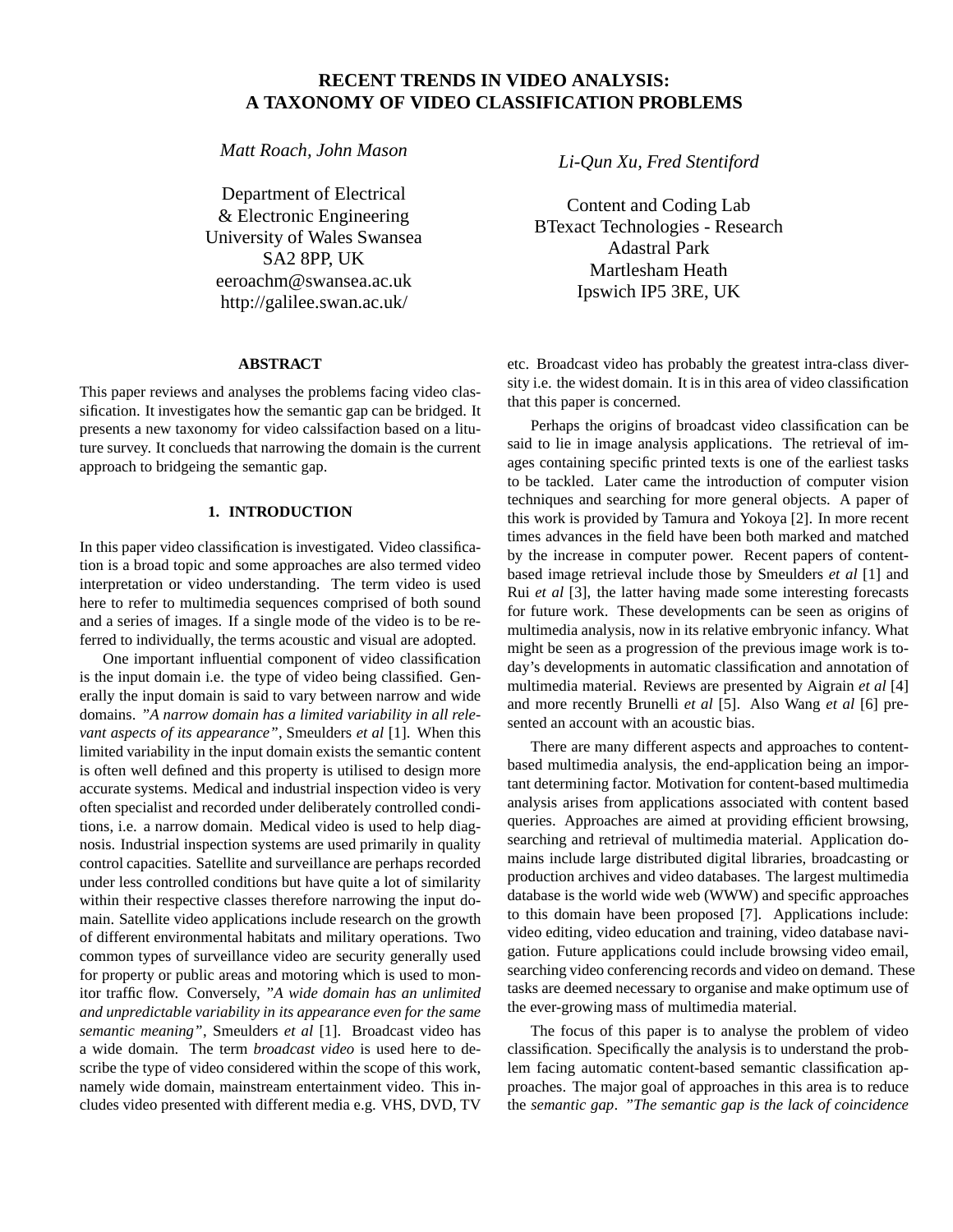*between the information that one can extract from the"* multimedia material *"and the interpretation that the same data have for a user in a given situation"* Smeulders *et al* [1]. Redefined here as *"the lack of coincidence between the formative and cognitive information"*. Formative information is the shape, form or pattern held within the sequence of multidimensional matrices that make up the video. Cognitive information is the information pertaining to 'knowing'. This involves the interpretation of the formative information by a human viewer.

In Section 2 further explanations of applications that would make use of automatic content-based semantic classifications are given. In section 3 the analysis of the structure of the video classification problem is presented followed by a discussion, Section 4.

### **2. APPROACHES TO VIDEO CLASSIFICATION**

This section presents the three main application drives for video content analysis. There are those techniques that attempt to summarise video, briefly explained in Section 2.2. There are those that are example-based queries, described by retrieval by example and are reviewed in Section 2.1. Finally there are approaches that attempt to identify content of the video, placing it into one of a set of previously defined categories; here this is termed video labeling and presented in Section 2.3.

# **2.1. Retrieval by example**

In the example-based case, often termed query by example or retrieval by example, the system is presented with one or more examples of the type of video sequence required. The system then searches for videos with similar attributes. This leads to the need for definitions of similarity. Here the terms formative and cognitive are adopted to generalise into two types of information contained within a video. Our interpretations of the meaning of formative and cognitive are given in Section 1

Approaches to query by example can vary in complexity of the similarity measure between the example(s) and the retrieved video sequences and functionality of the user interface. Early examples were applied to limited domains such as satellite imagery using formative similarity of roads and river networks by detecting edges. Bouthemy *et al* [8, 9] present approaches that use basic formative motion measures to retrieve clips with similar motion attributes, claiming that the results often lead to clips with the same nature i.e. genre or events being retrieved, sport videos were especially good. Later, approaches make deliberate attempts to measure the cognitive similarity; for example Dori [10] modeled cognitive similarity using a visual object-process diagram scoring the similarity using object attributes: colour, location and lighting. A commercial system that employs many measures of similarity is presented by Flickner *et al* [11] called the QBIC, query by image and video content, system. Chang *et al* [12] present an approach to this task that supports spatiotemporal queries and a survey of content-based video retrieval is presented by Yongsheng and Ming [13], whilst mainly focusing on processing in MPEG compressed video domain.

#### **2.2. Video summarising**

Video summarising attempts to capture semantic content of a video and present a general highlight of the video in a shorter period of time. The aim is to compress the video in a cognitive sense rather than in a formative sense. The abstraction of video is related to video retrieval as a full system would allow the browsing of a retrieved video.

Video (content) summarisation and video skimming, although often used interchangeably in literature, there exists certain difference between them. While the result of the former is often represented by certain well-designed Graphics Interface depicted in key frames, in a mosaic form, or a kind of importance measures etc, the latter is almost certain to be in the form of a shorter semantics-preserved video file. See for example [14]. In this sense, one of the most important desired applications is real-time "adaptive video streaming". Aigrain *et al* [4] suggest in their paper that video skimming is more successful in limited domains such as education or news videos; namely those with very explicit speech or text (closed caption) contents.

### **2.3. Video indexing or labelling**

This differs from retrieval by example in that these approaches attempt to generalise and make models for the classifications. However there may be similarity measures that are comparable between the two different approaches. This type of classification, where a given video is assigned to one of a pre-defined set of classes, has received more attention in the literature. Arguably the topic is now sufficiently mature to make comparisons of recognition accuracies across different modes, features and classifiers. Important practical issues that influence accuracies, in common with most such classification tasks, can be summarised in terms of the classes themselves, and their intra- and inter-class variations. In other words the number of classes together with the specific classes (video genre) under test are likely to greatly influence classification accuracy. Another practical factor in assessment is the type of testing, whether it is closed- or open-set identification (giving a 1 in N or 1 in N+1 decision) or whether it is the verification of a claimed identity label (a yes/no decision). Closed-set testing, though often not explicitly stated, seems to be the most common in the current literature. Where closed-set testing means that the test video sequences are by design a member of one of the defined class.

# **3. ANALYSIS OF THE VIDEO CLASSIFICATION PROBLEM**

Figure 1 shows that the content of broadcast video can be conceptually divided into two parts. First, the semantic content, i.e. the story line told by the video. This is split into genre, events and objects. These elements are present in all media, for example a book can be a member of a genre and the story line contains events and objects. The ultimate classification of the video will be based on these story line semantics, which are further described in the following section. Second, there are the inherent properties of the digital media video. These are often termed editing effects. The equivalent to editing effects for a book would be chapters, pages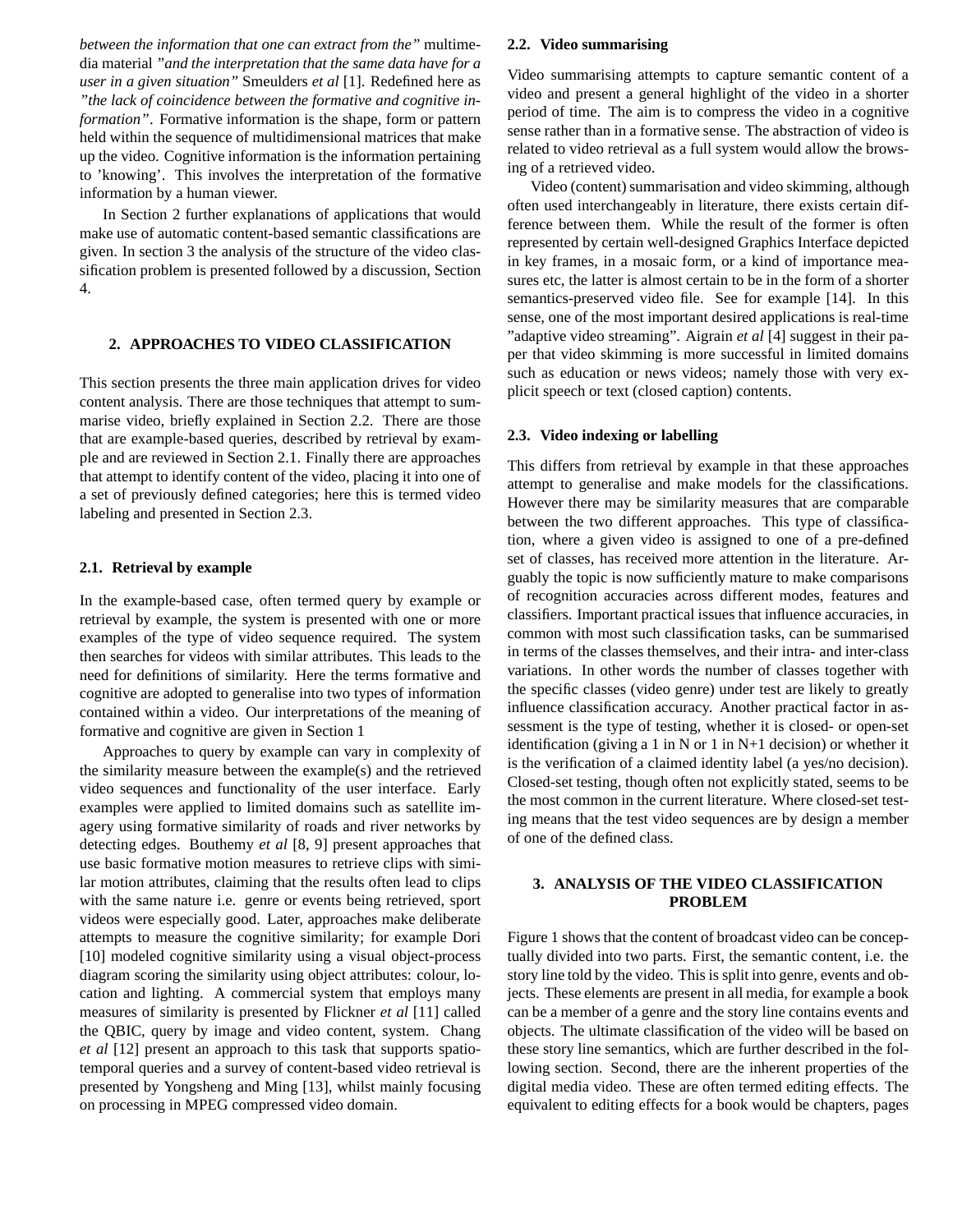

**Fig. 1**. General classification levels applied to broadcast video

and paragraphs although these are part of the book and are related to the story in a loose sense, they are not part of the story per se. This is the same for video: editing affects which are present in the video but are not part of the story.

#### **3.1. Semantic content**

In this section the different levels of semantic content classification are analysed. These classifications exist in the problem space; that is to say they have both acoustic and visual modes present. A video is split into two modes only in the solution space and the combination of these modes in the classification task is a desirable but formidable task. Section 3.1.1 presents the highest level of classification i.e. genre classification. Followed by event classification in Section 3.1.3 leading onto the lowest conceptual levels of classification, object classification in Section 3.1.4. Finally a description of the inter-relationships between the classification levels is summarised in Section 3.1.5.

*3.1.1. Genre*



**Fig. 2**. Here are some exmples of video genre

Broadcast video can be regarded as being made up of genre. The genre of a video is the broad class to which it may belong e.g. sport, news, cartoon etc, see Figure 2. Genre can themselves in turn be made up of genre. For example a sports program that reviews the results of all the soccer matches of the week can be a member of the genre soccer which in turn is a member of the genre sport. Genre classification at the same levels are mutually exclusive. That is to say a soccer program can not be a member of the genre hockey, as opposed to soccer, or a member of news as opposed to sport. The genre of a given video can be, and is often contested by reviewers or journalists. The determination of a genre is made by viewing the video content and often comes down to subjective views and semantic subtleties. However, when it comes to automate the process, researchers have deliberately chosen genre that are relatively well defined and commonly recognised. The brief history of the topic of genre classification shows that the genre tackled include: cartoon(5), news(8), commercial(6), music(2) and sport(8), where the number in brackets shows the number of occurrences of each genre in the literature [15, 16, 17, 18, 6, 19, 20, 21].

Some example approaches to genre classification begins with Fischer *et al* [15] whom presented one of the first attempts at genre classification in 1995, classifying: news, commercial, cartoon, tennis and car racing. Note that the sports are classified as separate genre this is because the authors suggest that a sport genre would be far too diverse to achieve reasonable success when attempting to classify it. They present a three step approach; First collecting basic acoustic and visual statistics, then as a second step they attempt to derive style attributes (SA) which include scene length, camera motion intensity, colour histograms for caption detection and the combination of the low-level statistics they also divide the acoustic data into speech, music and noise. Finally the distributions of these style attributes (SA) are used in the discrimination of genre. Liu *et al* [16, 17] present two approaches applied to TV genre classification. They investigate a range of statistical time and frequency features extracted from the acoustic signal. They use short term spectral estimates (23ms) and also include what are termed clip-based features which are measured over 1.5 seconds. These clip-based features are claimed by the authors to be more semantically meaningful. First they present results using a neural net classifier [16]. Subsequently, for the same experimental setup, they report an 11.9% improvement when using hidden Markov models (HMMs) [17]. The latter approach achieves an accuracy of 93.4% on 3 classes: sport (basketball and football), reports (news and weather) and commercials. here it is believed the improvement originates from the temporal modeling properties of the ergodic HMM.

From the previous examples it can be concluded that approaches to genre classification begin with low-level holistic features. This is because the types of features are robust to the diversity of material in a genre classification task. Secondly an attempt is made to include further semantic discrimination properties in their features. This is done in one or both of two ways: to combine othoginal low-level features [15] or to increase the period of time that the features are captured over [16].

In Figure 3a behavioral diagram illustrates scenarios for the genre classification previously defined. In this type of diagram some temporal information about the nature of genre changes is given. It can be seen that the genre changes to and from sport, a program named 'soccer roundup' broken up by commercials. Then the program changes to a program called 'music charts' which is a music video. This program too has commercials in-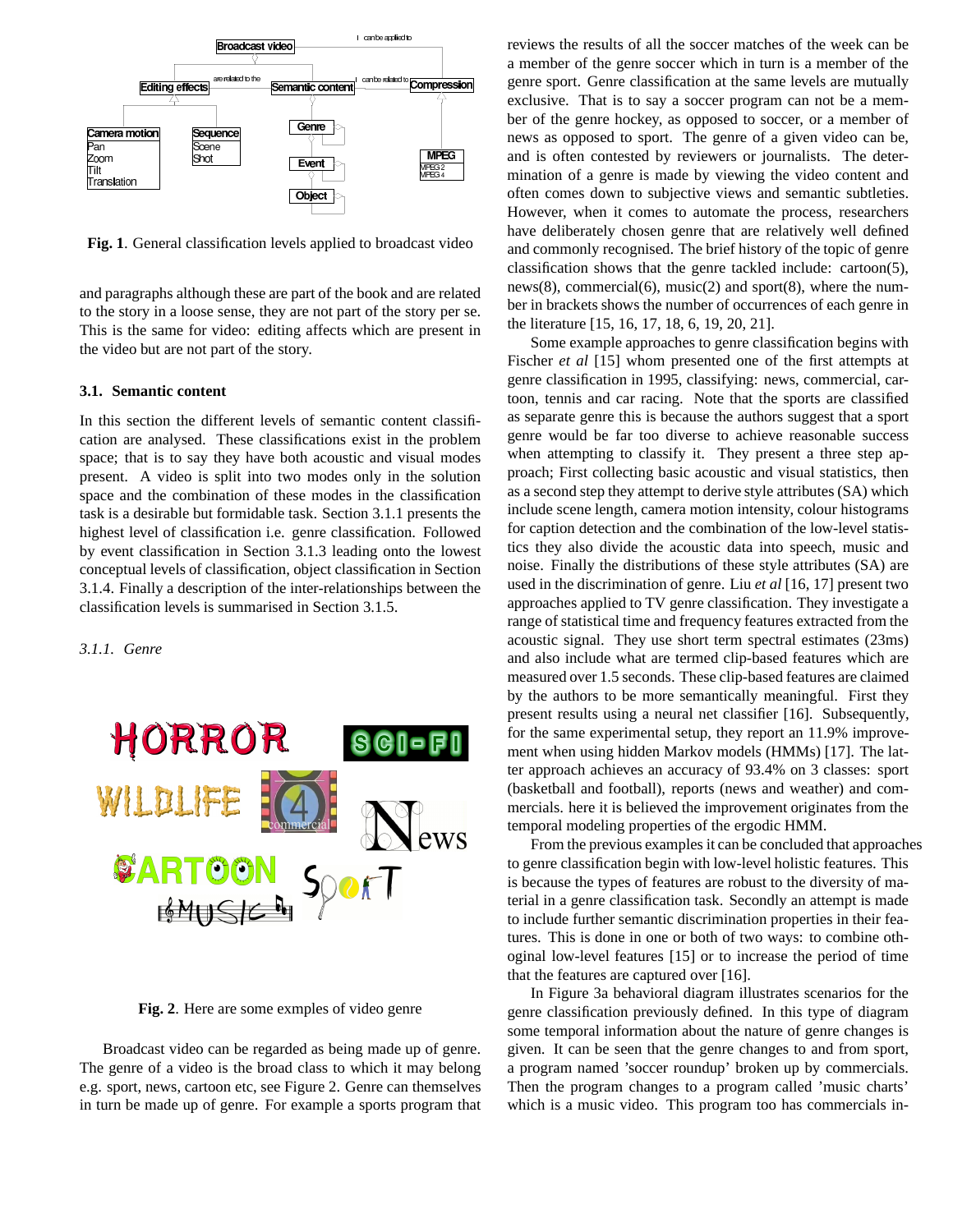

**Fig. 3**. An example of change of genre in a video sequence

terrupting it. Finally the genre changes to news when a program called 'News at 10' begins. These changes in genre are over relatively long periods of time. Typically the commercial breaks will last between 3 - 5 minutes and a program part between 10 - 20 minutes. Also seen in this diagram is the mutually exclusive nature of the genre of a video.

#### *3.1.2. Related genre-level classifications*

There are those approaches that can be said to be analogous to video genre classification. They are high-level classification tasks that originated in a single mode: visual or acoustic. Obliviously parts of these approaches can be utilised in the video case. Examples for the acoustic case include: speech music discrimination is a popular task. Carey *et al* [22] report on classification of acoustic data into speech and music limiting the data to just these two classes. They investigate the performance of a range of features including cepstral coefficients, amplitude, pitch and zerocrossings. They report that in each case including the derivatives of the feature improves accuracy and conclude that using cepstra and derivative coefficients gives the best performance. El-Maleh *et al* [23] discriminate speech and music and present their results for different music genre such as: Classical, Instrumental, Opera, Rock, Dance, Rap and Pop. Spina *et al* [24] present classification of general acoustic data into 7 classes. They investigate how many different general acoustic data classes can be successfully distinguished and how well the system can group the acoustic into homogeneous regions. They use fourteenth order cepstra (MFCC-14) and classify using models of Gaussian distributions. These approaches clearly have relevance to the task of video genre classification.

# *3.1.3. Events*

Events are made up of objects and are defined by the objects interactions and interrelations over a finite period of time. Every video sequence contains events and in the same way as genre, events can be made up of other events. Furthermore there is an event constantly happening within a video, although some events are deemed more influential or important than others to the overall semantic content of the video. Therefore in the main approaches that attempt these types of events have been pursued, for example differentiating between classes of news shots [25], where the classes are: anchor shot, sound bite and voice over. In another event context a combination of visual static and dynamic features used in a limited environment is presented by Haering *et al* [26, 27] where event detection is applied to hunts in wildlife videos. Also Yow *et al* [28] analyse football videos for highlights. this is done by detecting the presence of the upright goal posts and tracking the motion of the ball, if the ball passes the posts this is deemed to be a shot on goal. Chang and Lee [29] classify events within a volley ball match. Colombo *et al* [30] use colour and motion features to generate semantic features entitled: action, happiness, relax, suspense and use these semantic based ratings to detect commercials that match a cognitive search criterion. These classifications usually operate under a narrow input domain as this is likely to improve success rates; they rely on the video being pre-classified into news, wildlife, sport and commercials respectively. In the sport case further refinement into soccer and volleyball is assumed.

If the input environment is limited then it enables more specific classification tasks to become tractable. Zelnik-Manor and Irani [31] present an event detection metric that is said to be more general. It is not aimed at specific events but is trained to detect similar event sequences within a video. There are also approaches that attempt to classify events that are less well defined for example moods such as, violence, happiness etc. Pfeiffer [32] reports on using the acoustic data mode for detecting the presence of violent scenes, which in this case are considered independent of the cultural environment of a user, typified by shots, explosions and cries. This approach is applied within the framework of the MoCA project (Movie Content Analysis). Event detection approaches in general add complexity to the feature extraction process to determine the more specific nature of events when compared with genre classification.

As with genre previously, a behavioral diagram of the nature of the change of events within a video sequence is given in Figurefig:eventchange. Note that the scale of the transitions has decreased this can be seen by looking a the two left columns showing the genre change and is referenced on both diagrams by  $t_a$ and  $t<sub>b</sub>$ . In Figure 4 the first part of the program 'soccer roundup' is considered in more detail and some examples of event changes are illustrated. It is shown in the diagram that events change within a genre i.e. over a shorter period of time. Events are in the main also mutually exclusive usually defined this way for ease of classification. However the slow motion replay of a shot on goal can be considered as two events occurring at the same time. This can be seen in Figure 4 where 'slow-motion-replay' and 'shot-ongoal' are shown to exist in parallel.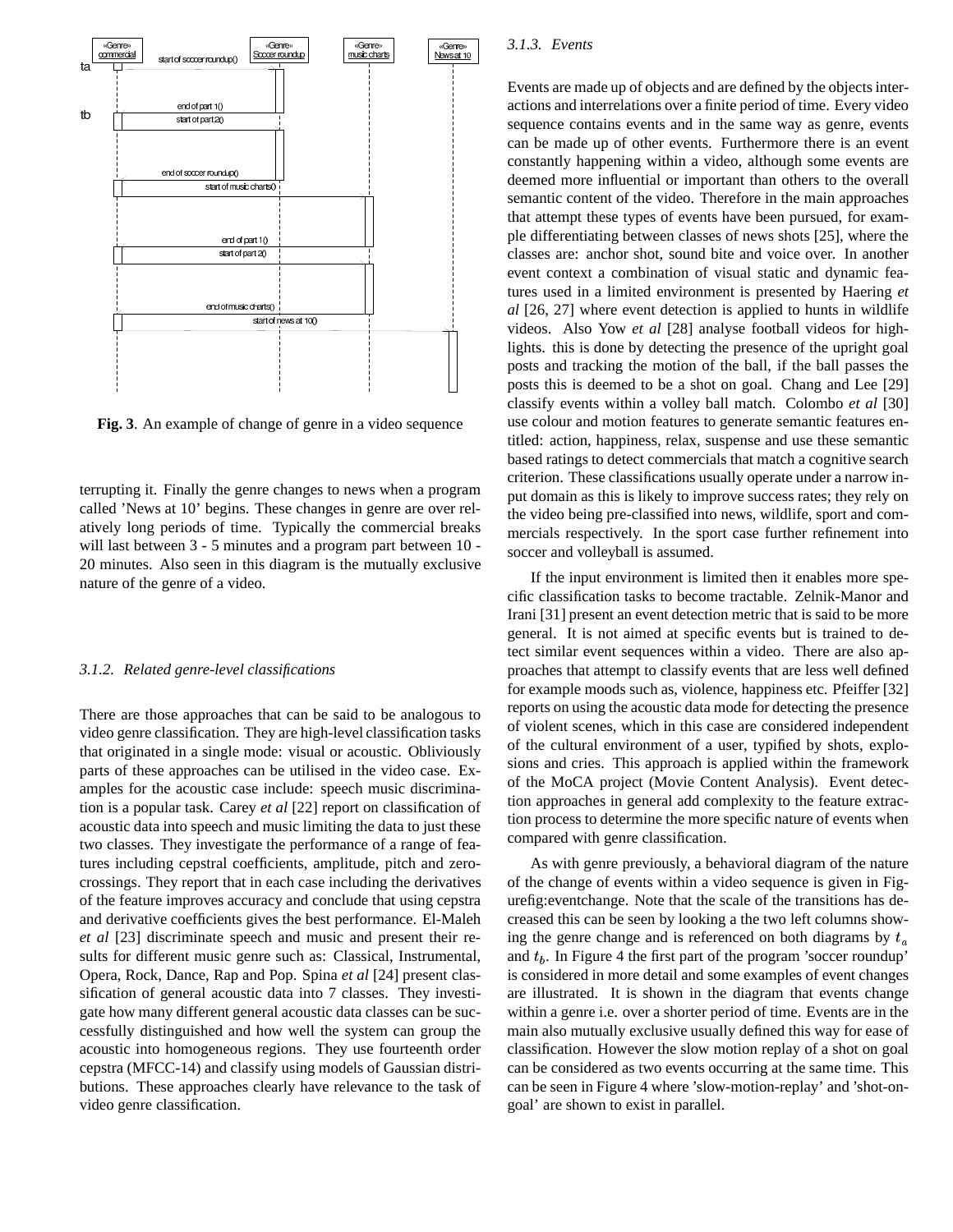

**Fig. 4**. An example of change of events in a video sequence

#### *3.1.4. Objects*

Finally, each event is shown to be made up of a number of objects. Objects are conceptually the lowest level of classification that can effect the semantic meaning of the video content. One of the most common objects to be attempted to be detected or classified is the human face [33, 34]. Object detection often requires very well structured feature extraction. Objects themselves are usually very well defined in structure and form therefore this knowledge of the formative appearance of an object is injected into the pattern recognition task. Generally this is done in two ways: to inject human understanding and knowledge of the problem into the feature extraction using rule-based algorithms for example mosaic faces i.e. there are two eyes which are above a nose which in turn is above a mouth that can move. Secondly pattern learning approaches are adopted when many examples of the object are given and a generalisation of the objects form is made. These types of approaches work well in limited domains for example a typical constraint put on face detection is that it must be facing front.

#### *3.1.5. Inter-relationships between semantic classification levels*

A taxonomy to represent the inter-relationships between genre classification and other content-based multimedia approaches is presented in Figure 5. This figure is an instantiation of the abstract view given in Figure 1. An analogous taxonomy is given by Smith and Chang [7] where they apply an image and video search engine for the world-wide web. In their system a semi-automatic process to build a key-term dictionary is proposed. These keywords are arranged into a proposed image and video subject taxonomy. Here the taxonomy arises from a literature review. Highlevel classification tasks are at the top of the diagram and lowlevel tasks at the bottom where the classifications become more



**Fig. 5**. A proposed taxomy of video classification

granular. The diagram illustrates the many to one relationship between the classification levels, by virtue of its expanding tree like structure, and it does so perhaps better than the abstract view in Figure 1. This means that for every step down in the level of classification level there are more classification tasks that could be attempted.

# **4. DISCUSSION**

In this section a discussion of the capabilities of different classification approaches applied to different classification tasks is presented. From the literature it can be seen that there is an inverse relationship between the approach and the task. Is is seen that as the classification level decreases, i.e. the classifications become more granular, then the complexity or sophistication of feature level tends to increase. This is a general trend rather than an absolute rule. Event detection more often uses regional features to determine the occurrence of an event. For example Object detection approaches tend to use features that have more domain knowledge built into them. Linked to the increase in complexity of the feature extraction is the narrowing of the domain. As the classification level is decreased the prior classification level is often assumed, explicitly or implicitly. This makes the input domain narrower enabling an increase in feature or feature extraction complexity the material is inherently less diverse therefore allowing more knowledge to be injected into the features. This increase in feature complexity is aimed at reducing the semantic gap. Obviously it is the objective of many approaches to reduce the semantic gap [3] so that the features are more representative of what is considered important by humans. This will lead to automatic systems which rely on formative information being able to satisfy a human user who will make requests based on cognitive information.

Humans use high level semantics to interpret a video sequence using objects and their interrelations. High level classification tasks such as genre classification could be made by detecting objects and their interactions. For example if the word 'ball' was thought to be consistently used in sport or the visual object 'a ball' could be detected in a wide domain then these features could be used to assist in classifying the genre sport. However in practice the number of low level classification tasks for this bottom-up approach to work is beyond current technology. So approaches to high level tasks use low level features that are robust to the